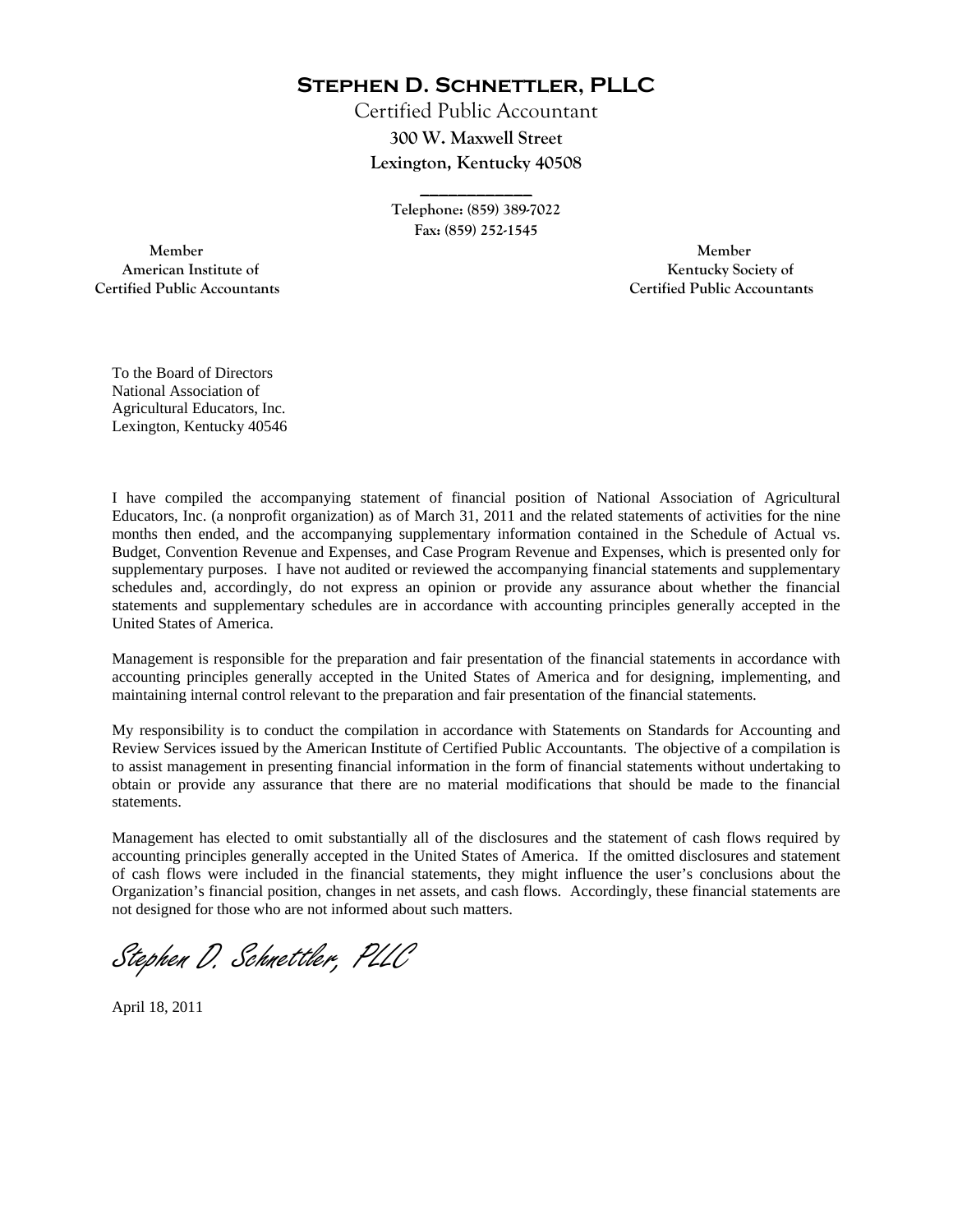# NATIONAL ASSOCIATION OF AGRICULTURAL EDUCATORS, INC. **Statement of Financial Position** March 31, 2011

| <b>ASSETS</b>                         |               |
|---------------------------------------|---------------|
| Cash on deposit                       | \$<br>132,987 |
| Cash on deposit - CASE Program        | 50,496        |
| Investments - operating fund          | 425,707       |
| Investments - life membership fund    | 159,470       |
| Investments - reserve fund            | 105,944       |
| Accounts receivable                   | 57,116        |
| Prepaid expenses                      | 18,386        |
| Property and equipment                | 12,810        |
| <b>TOTAL ASSETS</b>                   | \$<br>962,916 |
| <b>LIABILITIES AND NET ASSETS</b>     |               |
| <b>LIABILITIES</b>                    |               |
| Accounts payable                      | \$<br>15,761  |
| Accrued leave payable                 | 21,314        |
| Other current liabilities             | 8,380         |
| <b>TOTAL LIABILITIES</b>              | 45,455        |
| <b>NET ASSETS</b>                     |               |
| Unrestricted net assets:              |               |
| Current operation                     | 636,195       |
| Board designated for special purposes | 122,408       |
| Temporarily restricted net assets     | 1,909         |
| <b>CASE Project</b>                   | 156,949       |
| <b>TOTAL NET ASSETS</b>               | 917,461       |
| TOTAL LIABILITIES AND NET ASSETS      | \$<br>962,916 |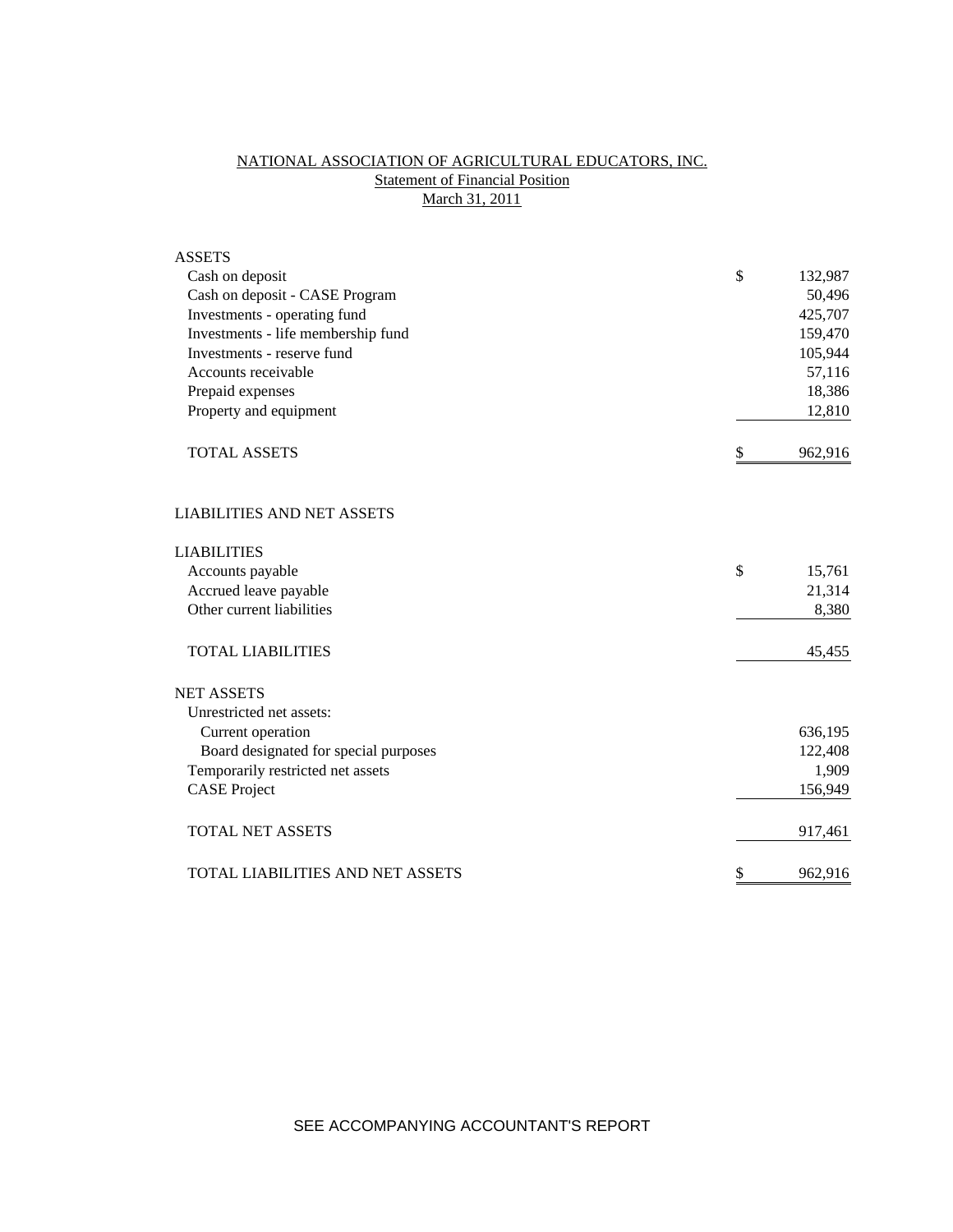### NATIONAL ASSOCIATION OF AGRICULTURAL EDUCATORS, INC. Statement of Activities For the Nine Months Ended March 31, 2011

|                                       | Unrestricted |                |       |            |             |       |      |            |              |           |  |
|---------------------------------------|--------------|----------------|-------|------------|-------------|-------|------|------------|--------------|-----------|--|
|                                       | Current      |                | Board |            | Temporarily |       | CASE |            |              |           |  |
|                                       |              | Operations     |       | Designated | Restricted  |       |      | Project    |              | Total     |  |
| Revenue, Gains and Losses             |              |                |       |            |             |       |      |            |              |           |  |
| Membership dues                       | \$           | 346,535        | \$    | 3,600      | \$          |       | \$   |            | $\mathbb{S}$ | 350,135   |  |
| Convention registration               |              | 99,693         |       |            |             |       |      |            |              | 99.693    |  |
| Sponsorship and awards                |              | 54,214         |       |            |             |       |      |            |              | 54,214    |  |
| Merchandise sales                     |              | 5,449          |       |            |             |       |      |            |              | 5,449     |  |
| Contributions                         |              |                |       |            |             | 49    |      |            |              | 49        |  |
| Management fees                       |              | 57,657         |       |            |             |       |      |            |              | 57,657    |  |
| Net realized and unrealized           |              |                |       |            |             |       |      |            |              |           |  |
| gains (losses) on securities          |              | 109,336        |       |            |             |       |      |            |              | 109,336   |  |
| Interest and dividends                |              | 8,677          |       |            |             |       |      |            |              | 8,677     |  |
| FFA Foundation projects               |              | 67,115         |       |            |             |       |      |            |              | 67,115    |  |
| CASE Program income                   |              |                |       |            |             |       |      | 285,586    |              | 285,586   |  |
| Other income                          |              | 97,897         |       |            |             |       |      |            |              | 97,897    |  |
| Total Revenue, Gaines and Losses      |              | 846,573        |       | 3,600      |             | 49    |      | 285,586    |              | 1,135,808 |  |
| Net Assets Released from Restrictions |              |                |       |            |             |       |      |            |              |           |  |
| Total Revenue, Gains and Losses       |              |                |       |            |             |       |      |            |              |           |  |
| and Reclassifications                 |              | 846,573        |       | 3,600      |             | 49    |      | 285,586    |              | 1,135,808 |  |
| Expenses                              |              |                |       |            |             |       |      |            |              |           |  |
| General expenses                      |              | 497,022        |       |            |             |       |      |            |              | 497,022   |  |
| FFA Foundation projects               |              | 64,264         |       |            |             |       |      |            |              | 64,264    |  |
| <b>CASE</b> Program expenses          |              | $\overline{a}$ |       |            |             |       |      | 439,842    |              |           |  |
| Convention expenses                   |              | 120,158        |       |            |             |       |      |            |              | 120,158   |  |
| Total expenses                        |              | 681,444        |       |            |             |       |      | 439,842    |              | 681,444   |  |
| INCREASE (DECREASE) IN NET ASSETS     |              | 165,129        |       | 3,600      |             | 49    |      | (154, 256) |              | 14,522    |  |
| NET ASSETS AT BEGINNING OF PERIOD     |              | 471,066        |       | 118,808    |             | 1,860 |      | 311,205    |              | 902,939   |  |
| NET ASSETS AT END OF PERIOD           | \$           | 636.195        | \$    | 122.408    | \$          | 1,909 | \$   | 156.949    | \$           | 917,461   |  |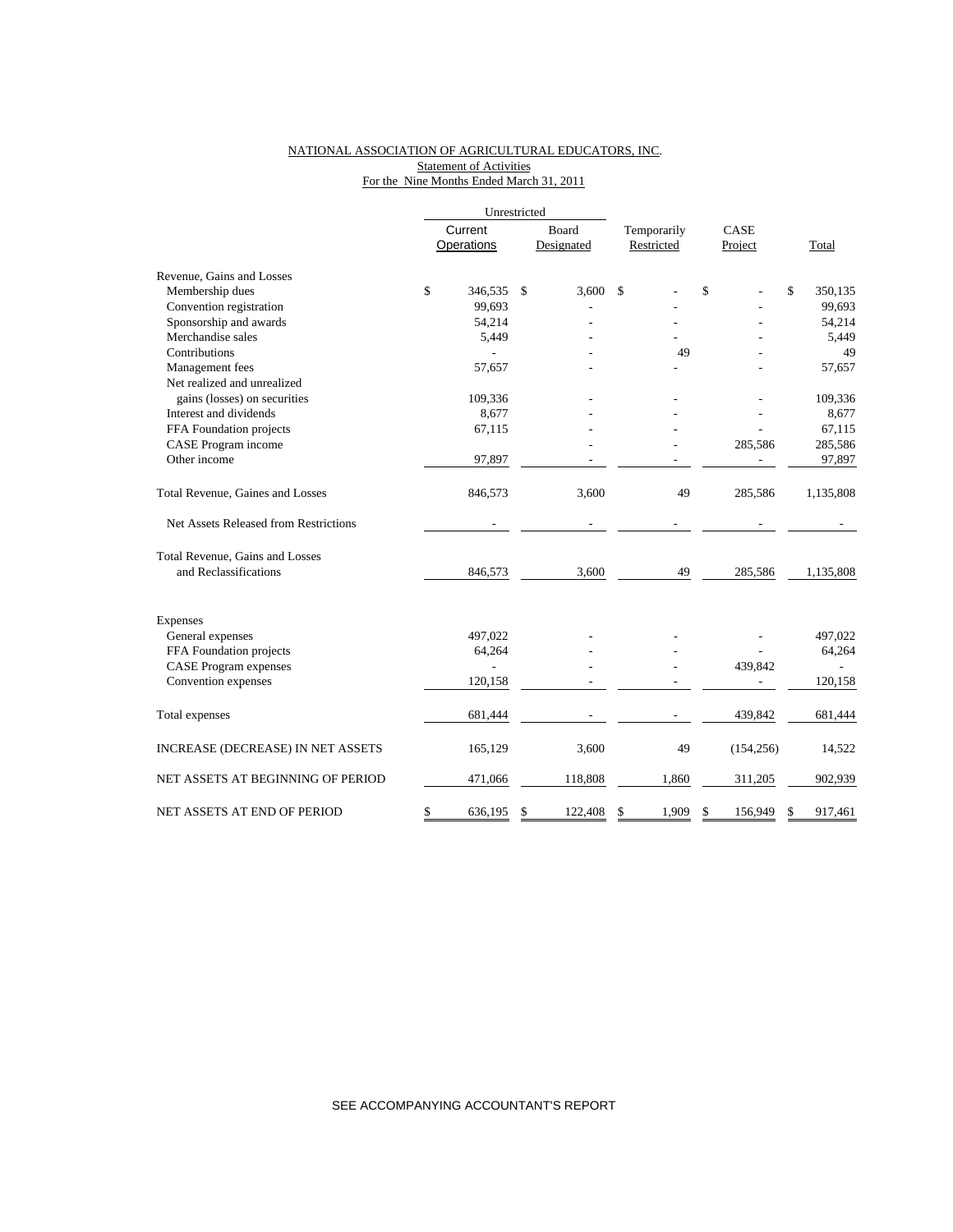### NATIONAL ASSOCIATION OF AGRICULTURAL EDUCATORS, INC. Schedule of Actual vs. Budget<br>For the One and Nine Months Ended March 31, 2011

|                                          | <b>MONTH</b><br><b>ACTUAL</b> | <b>MONTH</b><br><b>BUDGET</b> | <b>MONTH</b><br><b>SVARIANCE</b> | YEAR TO DATE<br><b>ACTUAL</b> | <b>YEAR</b><br><b>BUDGET</b> | <b>YEAR</b><br><b><i>SVARIANCE</i></b> |
|------------------------------------------|-------------------------------|-------------------------------|----------------------------------|-------------------------------|------------------------------|----------------------------------------|
| <b>REVENUE</b>                           | \$<br>19,715 \$               | 32,438                        | -S                               | 329,635                       | - S                          | s                                      |
| Member dues<br>Corporate membership dues | 750                           | 2,375                         | $(12, 723)$ \$                   | 20,500                        | 389,250<br>28,500            | (59, 615)<br>(8,000)                   |
| <b>NSTA Dues</b>                         |                               | ÷,                            | (1,625)                          | 832                           |                              | 832                                    |
| Delmar scholarships                      |                               | 625                           | (625)                            |                               | 7,500                        | (7,500)                                |
| Foundation management fees               |                               | 2,417                         | (2, 417)                         | 57,657                        | 29,000                       | 28,657                                 |
| MBNA affinity credit card program        |                               | ÷,                            |                                  |                               |                              |                                        |
| Toyota vehicle lease management fee      |                               |                               |                                  |                               |                              |                                        |
| Interest and dividends                   | 961                           | 500                           | 461                              | 5,763                         | 6,000                        | (237)                                  |
| Net realized and unrealized              |                               |                               |                                  |                               |                              |                                        |
| gains (losses) on securities             | 3,052                         | 1,250                         | 1,802                            | 109,336                       | 15,000                       | 94,336                                 |
| Merchandise sales                        | 1,297                         | 708                           | 589                              | 5,449                         | 8,500                        | (3,051)                                |
| Investment income, Life Fund             | 173                           | 125                           | 48                               | 2,914                         | 1,500                        | 1,414                                  |
| Contributions, Legislative Fund          | ä,                            | ÷,                            | ÷,                               | 49                            |                              | 49                                     |
| Miscellaneous income                     |                               | ÷                             |                                  | 6,000                         |                              | 6,000                                  |
| National Teach Ag Campaign               | 9,000                         |                               | 9,000                            | 32,754                        |                              | 32,754                                 |
| Teacher crisis fund                      |                               | ÷                             | ٠                                | 1,732                         |                              | 1,732                                  |
| Risk management education                |                               |                               | ÷.                               |                               |                              | ×.                                     |
| AEM business manager stipend             |                               | 333                           | (333)                            | ÷,                            | 4,000                        | (4,000)                                |
| Lifetime achievement awards              |                               | 279                           | (279)                            |                               | 3,350                        | (3,350)                                |
| GMAC SmartEdge program                   |                               | 3,417                         | (3, 417)                         | ٠                             | 41,000                       | (41,000)                               |
| Webinar revenue                          |                               | 1,367                         | (1, 367)                         |                               | 16,400                       | (16, 400)                              |
| <b>DuPont Agrisciense</b>                | 5,000                         | $\sim$                        | 5,000                            | 20,856                        | $\sim$                       | 20,856                                 |
| FFA Foundation project - TTTK            |                               | 4,025                         | (4,025)                          | 39,157                        | 48,300                       | (9, 143)                               |
| FFA Foundation project - OPAP            |                               | 997                           | (997)                            | 4,305                         | 11,965                       | (7,660)                                |
| FFA Foundation project - OMSP            |                               | 946                           | (946)                            | 7,009                         | 11,350                       | (4, 341)                               |
| FFA Foundation project - OT              |                               | 997                           | (997)                            | 5,898                         | 11,965                       | (6,067)                                |
| FFA Foundation project - OYM             |                               | 946                           | (946)                            | 5,952                         | 11,350                       | (5, 398)                               |
| FFA Foundation project - Greenhouse      |                               |                               |                                  | $\sim$                        | ÷,                           | $\sim$                                 |
| FFA Foundation teacher workshop          |                               |                               |                                  | 1,098                         |                              | 1,098                                  |
| FFA Foundation internet café             |                               |                               |                                  | 2,484                         |                              | 2,484                                  |
| FFA Foundation Pfizer classroom          |                               |                               |                                  | 1,212                         |                              | 1,212                                  |
| CASE program net income                  | (14, 238)                     |                               | (14, 238)                        | (154, 256)                    |                              | (154, 256)                             |
| Convention net income                    | (427)                         | 4,767                         | (5, 194)                         | 69,472                        | 50.209                       | 19,263                                 |
| <b>TOTAL REVENUE</b>                     | 25,283                        | 58,512                        | (33, 229)                        | 575,808                       | 695,139                      | (119, 331)                             |
| <b>EXPENSES</b>                          |                               |                               |                                  |                               |                              |                                        |
| Salaries                                 | 29,397                        | 21,666                        | 7,731                            | 205,612                       | 259,994                      | (54, 382)                              |
| Taxes and benefits                       | 6,322                         | 5,546                         | 776                              | 48,507                        | 66,551                       | (18, 044)                              |
|                                          |                               | 83                            |                                  |                               | 1,000                        |                                        |
| Computer service<br>Telephone            | 350                           | 333                           | (83)<br>17                       | 2,509<br>3,415                | 4,000                        | 1,509                                  |
| Accounting                               | 7,475                         | 1,033                         | 6,442                            | 11,275                        | 12,400                       | (585)<br>(1, 125)                      |
| Depreciation                             | 386                           | 583                           | (197)                            | 3,473                         | 7,000                        | (3,527)                                |
| Rent                                     | ÷,                            | 625                           |                                  | 7,500                         | 7,500                        | $\sim$                                 |
|                                          |                               | 500                           | (625)                            |                               |                              |                                        |
| Insurance                                | (120)                         |                               | (620)                            | 4,449                         | 6,000                        | (1, 551)                               |
| Legal                                    |                               | 83                            | (83)                             | 1,744                         | 1,000                        | 744                                    |
| <b>Office Supplies</b>                   | 12                            | 417                           | (405)                            | 4,094                         | 5,000                        | (906)                                  |
| Bank charges and investment fees         |                               | 8                             | (8)                              | $\overline{\phantom{a}}$      | 100                          | (100)                                  |
| Printing, general                        | 271                           | 417                           | (146)                            | 3,018                         | 5,000                        | (1,982)                                |
| Staff training                           |                               | 83                            | (83)                             | 24                            | 1,000                        | (976)                                  |
| Taxes and licenses                       | 30                            | 5                             | 25                               | 82                            | 60                           | 22                                     |
| Membership and contributions             |                               | 1,250                         | (1,250)                          | 19,157                        | 15,000                       | 4,157                                  |
| Travel, staff                            | 1,190                         | 1,856                         | (666)                            | 11,690                        | 22,275                       | (10, 585)                              |
| Promotion and marketing                  |                               | 2,083                         | (2,083)                          | 7,707                         | 25,000                       | (17, 293)                              |
| Merchandise and diaries                  | 686                           | 833                           | (147)                            | 3,231                         | 10,000                       | (6,769)                                |
| Photocopying                             |                               | 8                             | (8)                              | 210                           | 100                          | 110                                    |
| Postage, general                         | 345                           | 333                           | 12                               | 4,723                         | 4,000                        | 723                                    |
| Professional liability insurance         |                               | 3,093                         | (3,093)                          | 37,415                        | 37,110                       | 305                                    |
| Public relations                         |                               | 42                            | (42)                             | 50                            | 500                          | (450)                                  |
| Scholarships                             |                               | 938                           | (938)                            | 12,000                        | 11,250                       | 750                                    |
| Travel, regional secretaries             |                               | 833                           | (833)                            | 5,638                         | 10,000                       | (4, 362)                               |
| Travel, board of directors               | 2,476                         | 2,917                         | (441)                            | 17,526                        | 35,000                       | (17, 474)                              |
| Nat'l Teach Ag Campaign                  | 10,702                        | $\sim$                        | 10,702                           | 39,593                        | $\overline{\phantom{a}}$     | 39,593                                 |
| FFA Foundation project - TTTK            | $\bar{a}$                     | 4,025                         | (4,025)                          | 36,846                        | 48,300                       | (11, 454)                              |
| FFA Foundation project - OPAP            |                               | 997                           | (997)                            | 4,305                         | 11,965                       | (7,660)                                |
| FFA Foundation project - OMSP            |                               | 946                           | (946)                            | 7,009                         | 11,350                       | (4, 341)                               |
| FFA Foundation project - OT              |                               | 997                           | (997)                            | 5,750                         | 11,965                       | (6,215)                                |
| FFA Foundation project - OYM             |                               | 946                           | (946)                            | 5,552                         | 11,350                       | (5,798)                                |
| FFA Foundation project - Greenhouse      |                               | ÷,                            |                                  | $\overline{\phantom{a}}$      |                              |                                        |
| FFA Foundation project - LAA             |                               |                               |                                  | 155                           |                              | 155                                    |
| FFA Foundation project - Smart Edge      |                               |                               |                                  | 400                           |                              | 400                                    |
| FFA Foundation teacher workshop          |                               |                               |                                  | 216                           |                              | 216                                    |
| FFA Foundation internet café             |                               |                               |                                  | 2,484                         |                              | 2,484                                  |
| FFA Teachers world                       |                               |                               |                                  | 1,547                         |                              |                                        |
|                                          |                               |                               |                                  |                               |                              |                                        |

(Continued)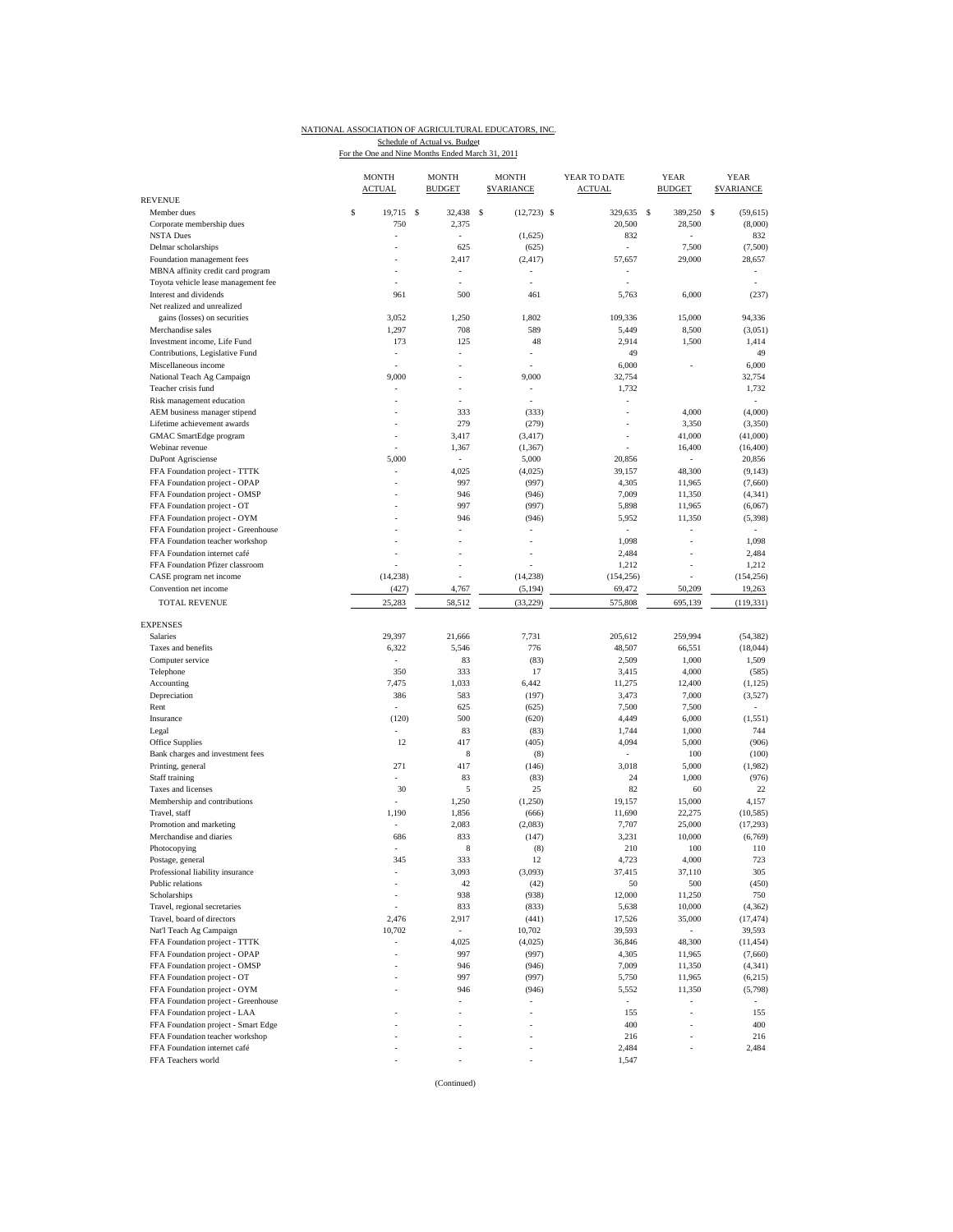# NATIONAL ASSOCIATION OF AGRICULTURAL EDUCATORS, INC.

Schedule of Actual vs. Budget<br>For the One and Nine Months Ended March 31, 2011

|                                 | <b>MONTH</b><br><b>ACTUAL</b> | <b>MONTH</b><br><b>BUDGET</b> | <b>MONTH</b><br><b>SVARIANCE</b> | YEAR TO DATE<br><b>ACTUAL</b> | <b>YEAR</b><br><b>BUDGET</b> | <b>YEAR</b><br><b>SVARIANCE</b> |
|---------------------------------|-------------------------------|-------------------------------|----------------------------------|-------------------------------|------------------------------|---------------------------------|
| Lifeteime acheivement           | ٠                             | 279                           | (279)                            |                               | 3,350                        | (3,350)                         |
| DuPont Agriscience              | 5.026                         | $\overline{\phantom{a}}$      | 5.026                            | 20,880                        |                              | 20,880                          |
| GMAC SmartEdge program          |                               | 833                           | (833)                            |                               | 10,000                       | (10,000)                        |
| NPS expense                     | 338                           | 667                           | (329)                            | 7,378                         | 8,000                        | (622)                           |
| Webinar expense                 | ۰                             | 292                           | (292)                            | 792                           | 3,500                        | (2,708)                         |
| Teacher crisis fund             | 500                           | ٠                             | 500                              | 3,000                         | 8,000                        | (5,000)                         |
| Communities of practice expense | ٠                             | ۰                             | ۰                                | 9,239                         | ۰                            | 9,239                           |
| Substitute teacher hire behinds | ۰.                            | 333                           | (333)                            | ۰.                            | 4,000                        | (4,000)                         |
| NSTA dues                       | ٠                             | $\overline{\phantom{a}}$      | $\overline{\phantom{a}}$         | 896                           | ٠                            | 896                             |
| Miscellaneous                   | ۰                             | $\qquad \qquad \blacksquare$  | $\overline{\phantom{a}}$         | 195                           | $\overline{\phantom{a}}$     | 195                             |
| <b>TOTAL EXPENSES</b>           | 65,386                        | 55,883                        | 9,503                            | 561,286                       | 678,620                      | (118, 881)                      |
| <b>NET INCOME (LOSS)</b>        | (40.103)                      | 2,629<br>-S                   | $(42, 732)$ \$<br>£.             | 14,522                        | 16.519<br>S                  | (450)<br>s                      |

SEE ACCOMPANYING ACCOUNTANT'S REPORT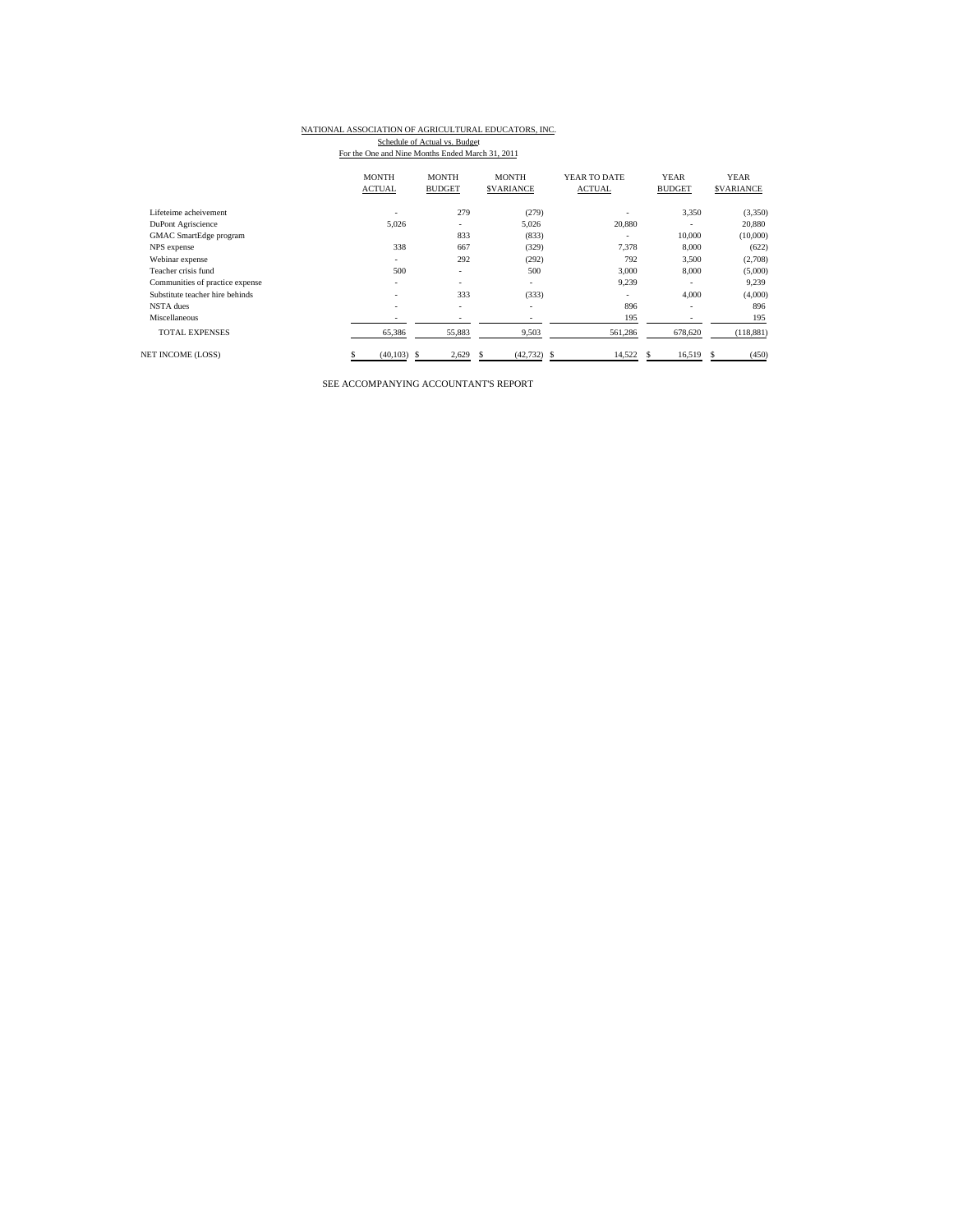#### NATIONAL ASSOCIATION OF AGRICULTURAL EDUCATORS, INC. Schedule of Convention Revenue and Expenses For the One and Nine Months Ended March 31, 2011

|                                           | <b>MONTH</b>             | <b>MONTH</b>             |             | <b>MONTH</b>             |     | YEAR TO DATE             |    | <b>YEAR</b>              | <b>YEAR</b>   |                  |  |
|-------------------------------------------|--------------------------|--------------------------|-------------|--------------------------|-----|--------------------------|----|--------------------------|---------------|------------------|--|
|                                           | <b>ACTUAL</b>            | <b>BUDGET</b>            |             | <b>SVARIANCE</b>         |     | <b>ACTUAL</b>            |    | <b>BUDGET</b>            |               | <b>SVARIANCE</b> |  |
| <b>REVENUE</b>                            |                          |                          |             |                          |     |                          |    |                          |               |                  |  |
| Convention, registration                  | \$                       | \$<br>6.975              | $\mathbf S$ | $(6,975)$ \$             |     | 99,693 \$                |    | 83,699                   | <sup>\$</sup> | 15,994           |  |
| Convention, tickets/workshops             |                          |                          |             |                          |     |                          |    |                          |               |                  |  |
| Convention, trade show                    |                          |                          |             |                          |     | 1,500                    |    |                          |               | 1,500            |  |
| Convention - Ideas Unlimited              |                          |                          |             |                          |     | ÷,                       |    |                          |               |                  |  |
| Convention - Teacher Mentor               |                          |                          |             |                          |     | 5.000                    |    |                          |               | 5,000            |  |
| Convention scholarship fund               |                          |                          |             |                          |     | 1,813                    |    | 2,000                    |               | (187)            |  |
| Convention, sponsorships - FFA Foundation |                          | 2,083                    |             | (2,083)                  |     | 27,410                   |    | 25,000                   |               | 2,410            |  |
| Convention, host state social             |                          | ÷.                       |             | ä,                       |     | ä,                       |    |                          |               |                  |  |
| Convention, sponsorships                  |                          | 2,079                    |             | (2,079)                  |     | 54,214                   |    | 24,950                   |               | 29,264           |  |
| TOTAL REVENUE                             | ٠                        | 11,137                   |             | (11, 137)                |     | 189,630                  |    | 135,649                  |               | 53,981           |  |
| <b>EXPENSES</b>                           |                          |                          |             |                          |     |                          |    |                          |               |                  |  |
| Convention, plaques and trophies          |                          | 125                      |             | (125)                    |     | 2,077                    |    | 1.500                    |               | 577              |  |
| Convention, printing                      |                          | 167                      |             | (167)                    |     | 394                      |    | 2,000                    |               | (1,606)          |  |
| Convention, miscellaneous                 |                          | 83                       |             | (83)                     |     | (75)                     |    | 1,000                    |               | (1,075)          |  |
| Convention, awards                        |                          |                          |             | ä,                       |     | 8,340                    |    | 9,000                    |               | (660)            |  |
| Convention, photography                   |                          |                          |             | L,                       |     | 72                       |    |                          |               | 72               |  |
| Conventions, meal functions               |                          | 1,000                    |             | (1,000)                  |     | 45,878                   |    | 12,000                   |               | 33,878           |  |
| Convention, promotion and marketing       |                          | 83                       |             | (83)                     |     | ÷,                       |    | 1,000                    |               | (1,000)          |  |
| Convention, postage and shipping          |                          | 167                      |             | (167)                    |     | 5,183                    |    | 2,000                    |               | 3,183            |  |
| Convention, equipment rental              |                          | 667                      |             | (667)                    |     | 20,139                   |    | 8,000                    |               | 12,139           |  |
| Convention, workshops                     |                          |                          |             |                          |     |                          |    |                          |               |                  |  |
| Convention, host state social             |                          |                          |             |                          |     |                          |    |                          |               |                  |  |
| Convention, speakers                      |                          |                          |             |                          |     |                          |    |                          |               |                  |  |
| Convention, trade show expense            |                          |                          |             |                          |     |                          |    |                          |               |                  |  |
| Convention, tour expenses                 |                          |                          |             |                          |     |                          |    |                          |               |                  |  |
| Convention, committee expense             | 427                      | 245                      |             | 182                      |     | 2.109                    |    | 2,940                    |               | (831)            |  |
| Convention, sponsorships - FFA Foundation |                          | 2,083                    |             | (2,083)                  |     | 7,765                    |    | 25,000                   |               | (17, 235)        |  |
| Convention, travel/board of directors     |                          | 1,000                    |             | (1,000)                  |     | 11,586                   |    | 12,000                   |               | (414)            |  |
| Convention, staff travel                  |                          | 750                      |             | (750)                    |     | 16,690                   |    | 9,000                    |               | 7,690            |  |
| Convention, other travel                  | $\overline{\phantom{a}}$ | $\overline{\phantom{a}}$ |             | $\overline{\phantom{a}}$ |     | $\overline{\phantom{a}}$ |    | $\overline{\phantom{a}}$ |               | $\sim$           |  |
| <b>TOTAL EXPENSES</b>                     | 427                      | 6,370                    |             | (5,943)                  |     | 120,158                  |    | 85,440                   |               | 34,718           |  |
| NET INCOME (LOSS)                         | \$<br>(427)              | \$<br>4,767              | \$          | (5, 194)                 | -\$ | 69,472                   | \$ | 50,209                   |               | 19,263           |  |